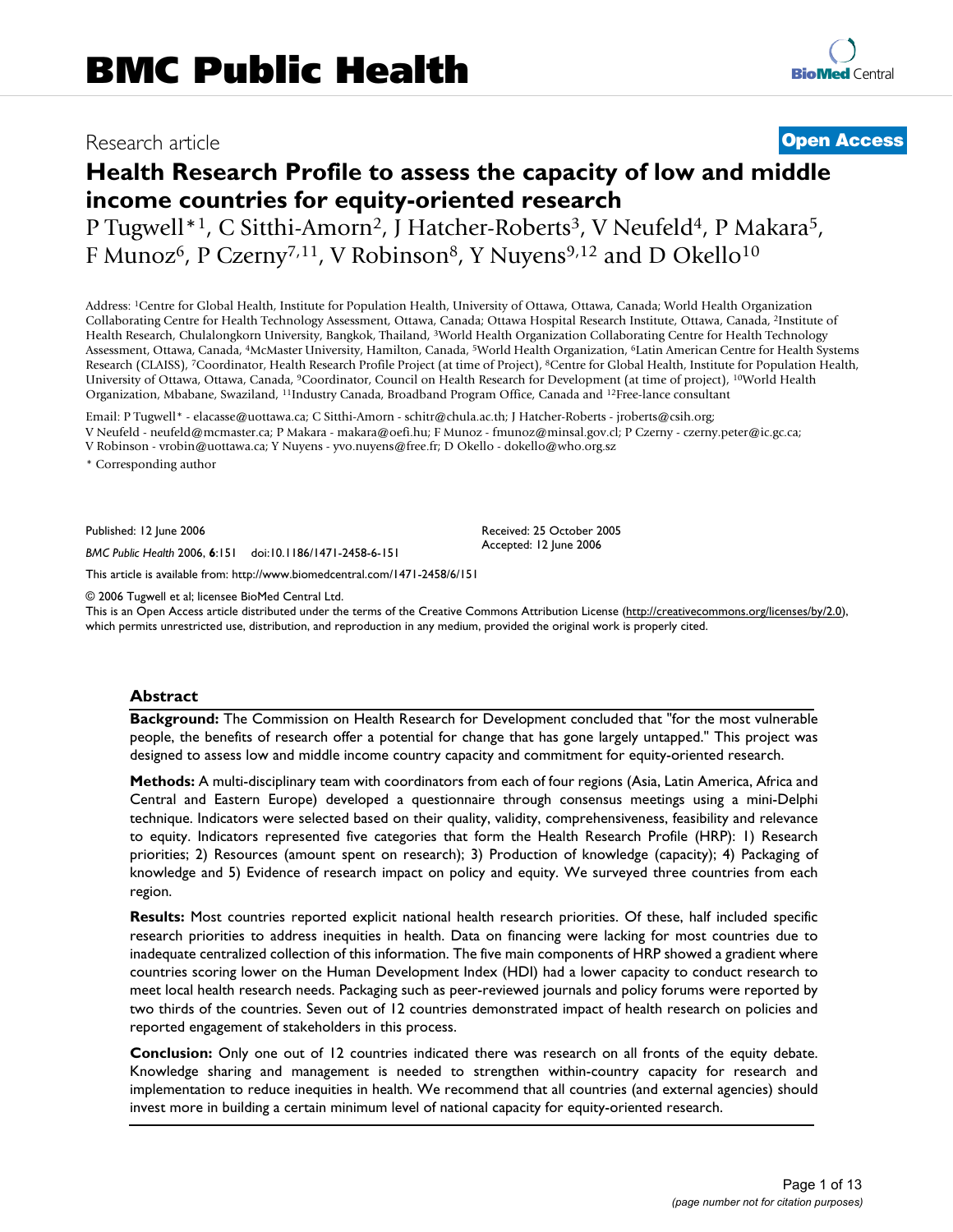### **Background**

Today, globalization threatens the health of our society with an undesirable effect on equity in health for development. The notion that Essential National Health Research (ENHR) is a key strategy for equity in development within and between countries is being revisited under the call for National Health Research Systems[1]. Indeed, the 2004 Mexico Ministerial Summit on Health Research concluded that: "*All countries, including the least developed, need the capacity to conduct health research, to implement and evaluate policies and programmes, and to communicate and use what is learnt*."[2].

This paper describes the results of an international survey, funded by the Council on Health Research for Development (COHRED), conducted in 12 low and middle income countries to develop a framework to assess the strength of national health research systems to improve population health and health equity.

The 1990 Commission on Health Research for Development stated that, "*for the most vulnerable people, the benefits of health research offered a potential for change that has gone largely untapped*"[3]. The primary recommendation from this report was that "...*each developing country should build its research capacity and conduct Essential National Health Research*." In the area of financing, the report recommended that developing countries invest at least 2% of their national health expenditures in research, and donors should invest at least 5% of their health budget in research and capacity building.

The 1990 Commission report led to the establishment of the Council on Health Research for Development (COHRED) with the mission to promote, facilitate, support and evaluate the role of ENHR strategies in strengthening health research systems, with an emphasis on health equity.

*"Equity in health implies that ideally everyone should have a fair opportunity to attain their full health potential and, more pragmatically, that no one should be disadvantaged from achieving this potential, if it can be avoided*"[4]. This definition requires a normative judgment of fairness and is therefore difficult to measure. A more recent definition of health equity that avoids this normative judgment is: "*Health disparities/inequalities are potentially avoidable differences in health (or in health risks that policy can influence) between groups of people who are more and less advantaged socially; these differences systematically place socially disadvantaged groups at further disadvantage on health"* [5] For example, child mortality is 2–5 times higher in the poorest compared to the richest in developing countries and has been described a health inequity that can and should be addressed by improved health systems [6].

In 1996, the World Health Organization Ad Hoc Committee for Health Research recommended the development of a special programme for research and training on health policy and systems[7]. Furthermore, the Ad Hoc Committee recommended the development of national research agendas using priority-setting with involvement of all relevant stakeholders (including policy-makers, researcher institutions, private sector, health care providers).

The Global Forum for Health Research was created in response to the report of the 1996 WHO Ad Hoc Committee. The Global Forum is an international forum for stakeholders to review global health research priorities, promote ongoing analysis of the international health research situation and facilitate coalition building to help correct the 10/90 gap, i.e. only 10% of global health research funds address 90% of the world's health problems [8].

In October 2000, the Bangkok conference on Health Research for Development [9] reviewed the extent to which the recommendations of the 1990 Commission had been implemented. The Bangkok Action Plan described three essential components of a national health research system as:

• Coherent and coordinated health research strategies and actions that are based on mutually beneficial partnerships between and within countries;

• An effective governance system; and

• A revitalized effort from all involved in health research to generate new knowledge related to the problems of the world's disadvantaged, and to increase the use of high quality, relevant evidence in decision-making.

### **Methods**

### *Study design*

We used both quantitative and qualitative methods to develop a framework for assessing the capacity of low and middle income countries' health research systems to address health equity issues and improve population health. We pilot-tested this framework in 12 low and middle income countries, using key informants to gather existing data from countries using a common conceptual framework (see below). Because the quantitative data from developing countries is of variable and low quality, we relied on the key informants to identify relevant data sources in each country and to reflect on the meaning of the data collected. These key informants were selected from within the mainstreams of health research systems, either from the academic or the government sides.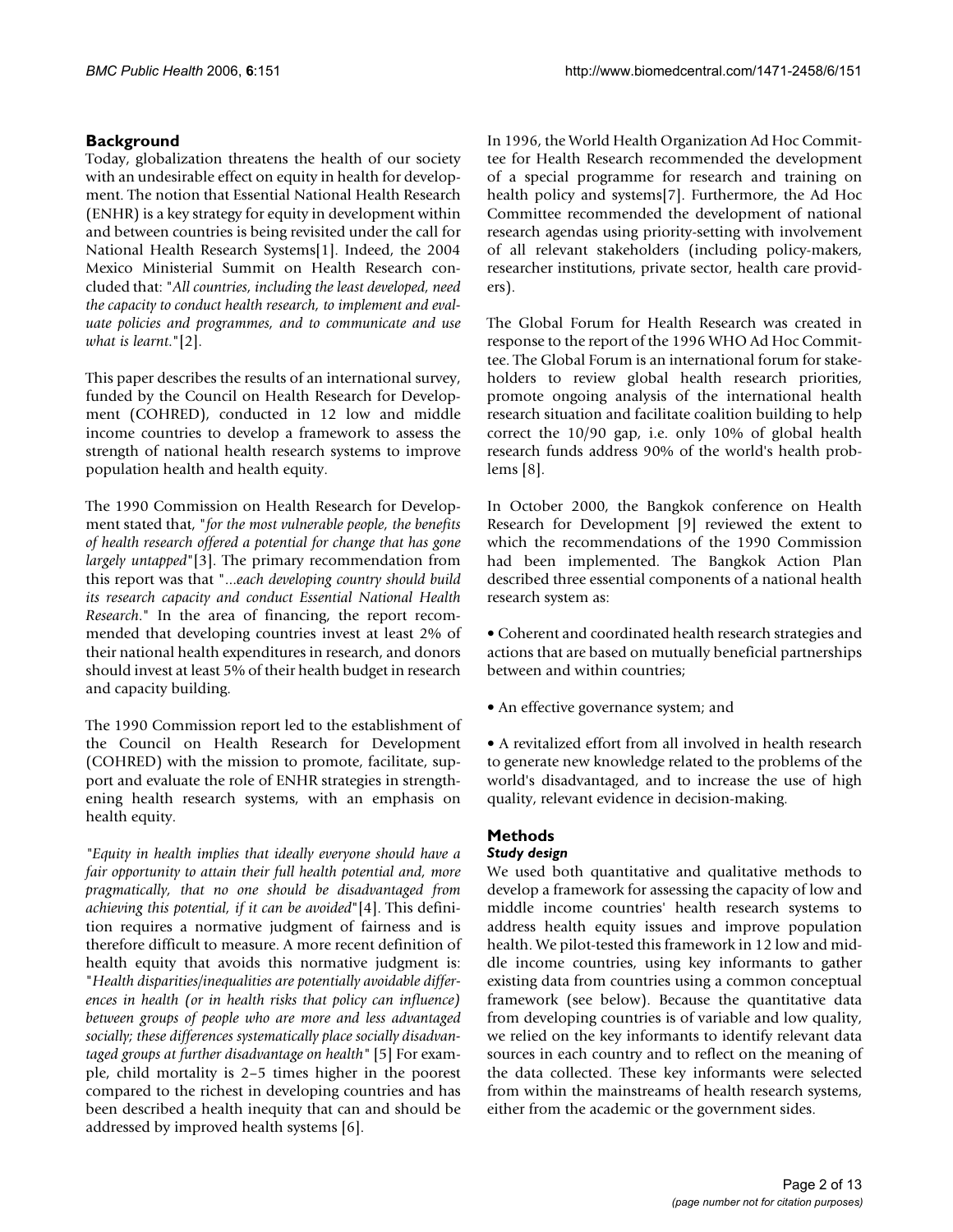We choose three countries in each of four regions with different HDI levels and then compared trends across HDI levels within each region. This study provides a basis for generating hypotheses on the relationship of HDI to national health research systems.

### *Developing the conceptual framework*

We developed a conceptual framework (figure 1) that recognizes that an idealized health system is highly adaptable and evolvable, with health research that functions to protect the health system from the damage of changing contexts the world is facing, such as globalization, privatization, global warming and threats from terrorism. In this conceptual framework, the health research system is characterized by five linked components: health research priorities, resources (amount spent on research), production (capacity issues), packaging, and impact (evidence of research affecting policy development or programs and interventions). Central to this framework is the "triangle that moves the mountain" [10].

The goal of this conceptual framework is to suggest processes for managing knowledge, making knowledge accessible to all stakeholders, to interpret the results within the political and social context and to facilitate decisions to improve population health and health equity.

We selected indicators for each component, using the principles described below.

Health Research Priorities refers to an analysis of knowledge gaps, fragmentation, and redundancies that ulti-



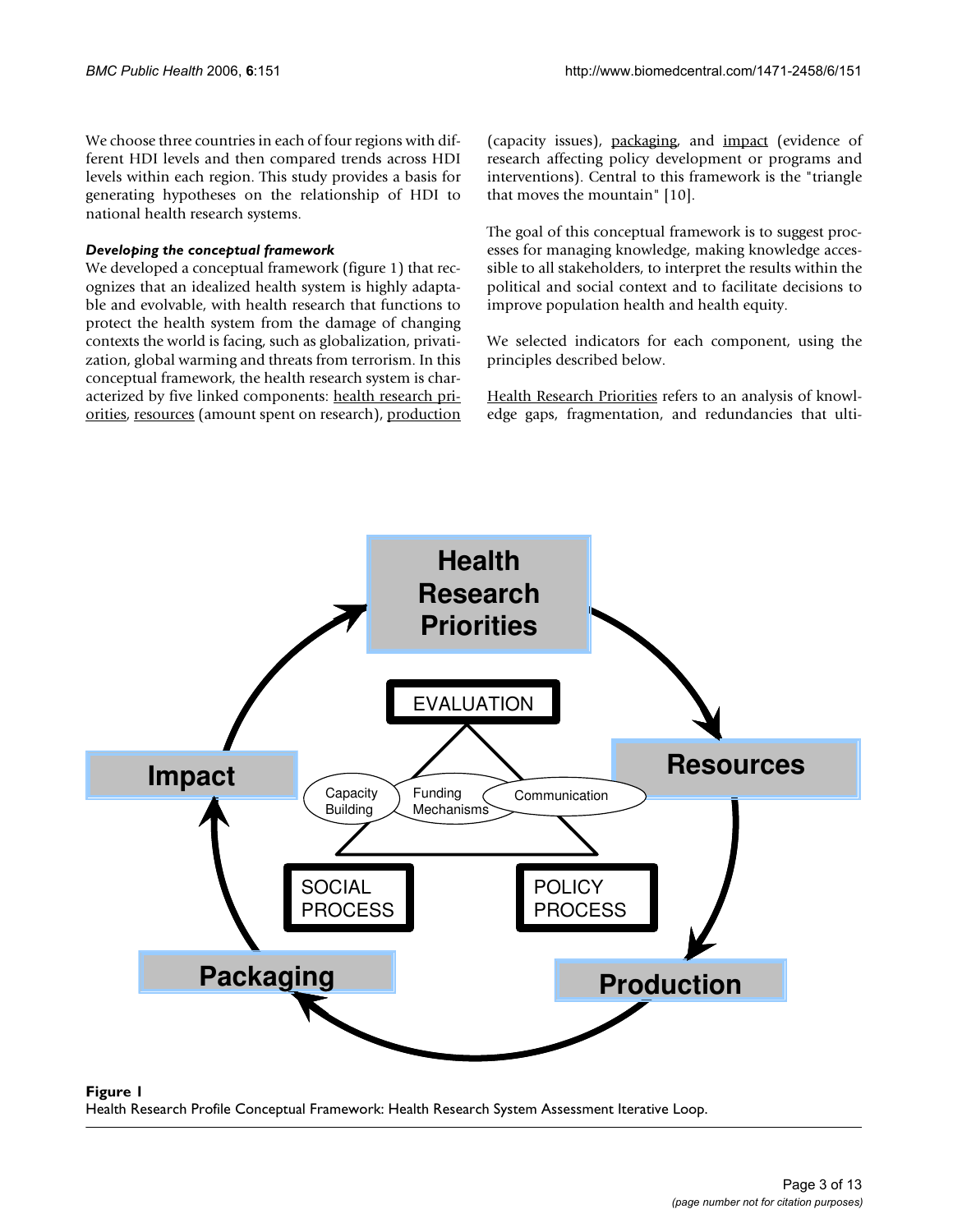mately produce the most cost-effective investment in knowledge production that is relevant to the local context.

Resources refers to financial resources as well as human and institutional capacities (eg number of researchers per capita), infrastructure, and research environment necessary to sustain an effective health research system. Human capacities include not only the supply of knowledge, but also the demand for knowledge to enhance equity in health for development.

Production refers to the capacity of the research systems to produce relevant output for policy-making such as whether research is produced in time to be useful to policy-making.

Packaging refers to the synthesis of knowledge in appropriate language and formats for different intended audiences (e.g. publications for researchers, lay summaries for policy-makers in governments, and research forums and networks for civil society) involved in policy and social processes leading to optimal health action and health equity. Packaging is essential to encourage the uptake and translation of research into improved health of the population.

Impact refers to evidence that knowledge from the research is used; i.e. debated by stakeholders with differing values then incorporated into policies accepted by the intended beneficiaries.

### *Developing the indicators*

The planning committee designed 14 catalytic questions about national health research systems, based on the conceptual framework, to assess whether countries had accepted the importance of priority setting at the national level, and the extent to which their responses consider health equity (questions available from the corresponding author). The four regional coordinators (CSA, PM, FM and DO) conducted a preliminary assessment of data availability for these questions in their regions (Asia, Central and Eastern Europe, Latin America and Africa) prior to a project meeting to select indicators for the HRP framework.

We then held a face-to-face project meeting in Geneva (Oct 21–22, 1999) to brainstorm indicators using a "mini-Delphi" process [11,12]. A panel of experts (HRP team members) first identified the high-level issues to be addressed in the HRP and the criteria and principles for selection of indicators. Then the Delphi technique was applied as follows:

**Step 1.**The experts were asked to nominate any indicators for national health research they thought would be useful

to the study – 40 indicators were compiled. Most of these indicators were derived from other initiatives such as the Global Equity Gauge Alliance, the UNDP Human Development Report, the ENHR indicators, OECD indicators and the ASEAN Multi-country study on resource flows for health research and development.

**Step 2.**The participants were asked to select their five most preferred indicators based on quality, validity, comprehensiveness, feasibility and relevance to equity. Clusters of choices for the initial list of indicators were noted by the facilitator and consolidated into five indicator groups comprising 32 indicators shown in Figure 2.

### *Selecting the countries*

The project team, consisting of a regional coordinator from each of the continental regions of Africa, Asia, Latin America and Central and Eastern Europe, selected three countries from each region to represent low, middle and high scores on the Human Development Index (HDI) [13]. The HDI measures a country's achievements in terms of life expectancy, educational attainment and adjusted real income. We hypothesized that countries with a higher HDI might have stronger health research systems. In addition, we ensured that the selected countries had a range of experience in implementing the Essential National Health Research Strategy.

We selected Korea, Thailand and Bangladesh in Asia; Hungary, Lithuania and Kazakhstan in Central and Eastern Europe; Mauritius, Namibia and Uganda in Africa; and Chile, Ecuador and Nicaragua in Latin America (Table 1).

In each of these countries, the regional coordinator worked with a country collaborator who held consultations with researchers, research managers and representatives of government and non-government organizations to determine the feasibility of obtaining information on the HRP indicators. The regional coordinators and country collaborators were responsible for seeking opinion leaders from all relevant stakeholders in the health research systems from each country.

The regional coordinator and country collaborator obtained information on the 32 HRP indicators from both documents and discussions with stakeholders in each country in 2000. Where the direct indicators were not available, proxy indicators were selected which the advisory working group felt best represented the situation.

### *Feasibility of data collection*

Most indicators (26 out of 32) were answered by at least 8 countries (67%). Despite the lack of data for the other 6 indicators, these indicators provide important informa-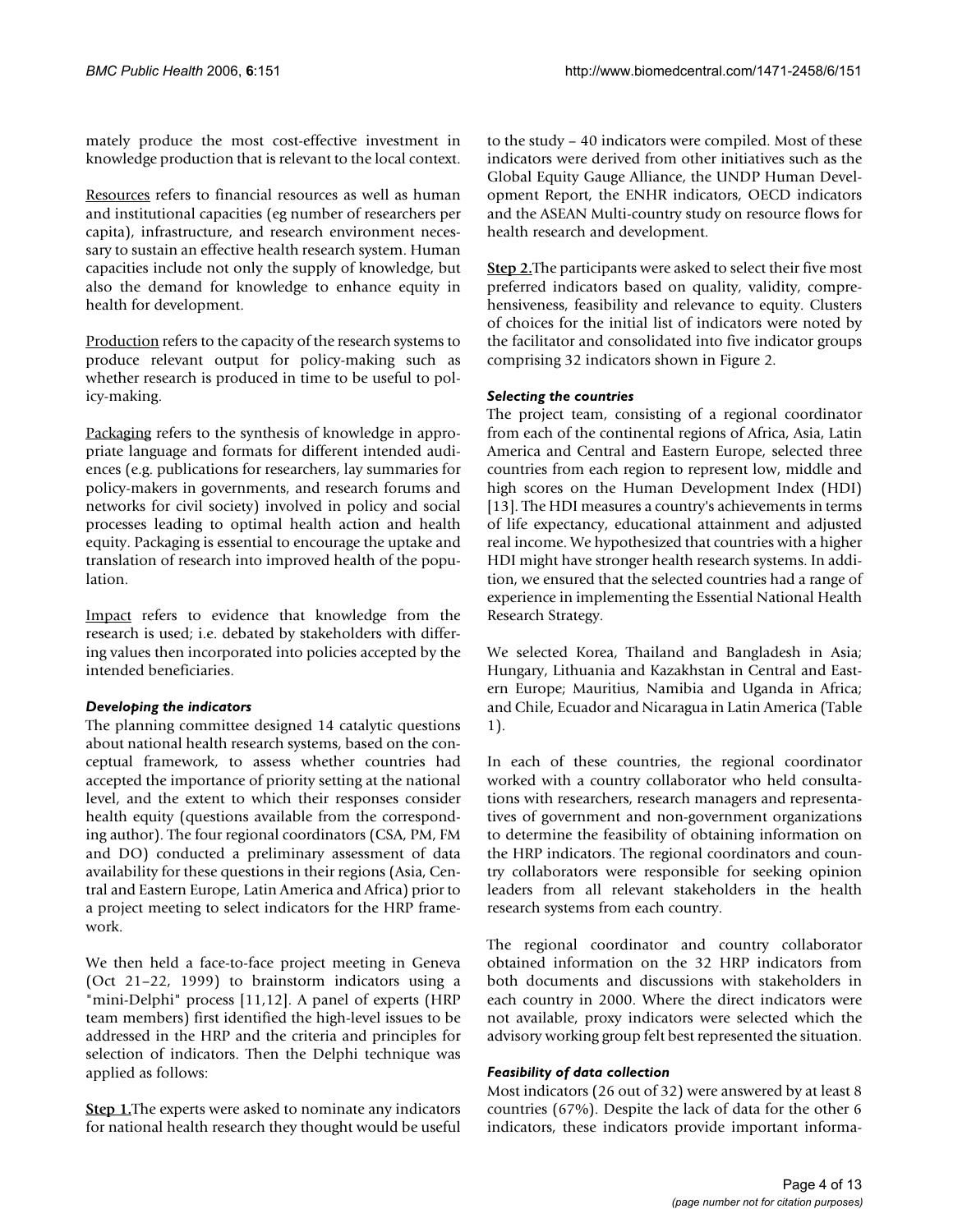

### **Figure 2**

HRP Framework and indicators. Indicators in **bold red** could not be measured by >33% of countries.

tion that we need to develop measurement systems for these components of a country's national health research system. The other indicators that were less feasible to measure involved interpretation of available data, such as the capacity to mobilize resources and whether research is solving operational problems. However, we were surprised at the lack of information on the number of researchers and research institutions in each country.

Some of the indicators involved subjective assessments, such as whether research funding is allocated for maximum social benefit and the degree to which research is available "on-time" for policy makers. The project team ensured a common understanding of these subjective assessments with the country representatives as well as the country respondents.

| Table 1: Countries surveyed and their Human development index (HDI) |  |  |  |
|---------------------------------------------------------------------|--|--|--|
|---------------------------------------------------------------------|--|--|--|

| Region                            | Low           | <b>Medium</b> | High             |
|-----------------------------------|---------------|---------------|------------------|
| Africa                            | Uganda        | Namibia       | <b>Mauritius</b> |
|                                   | $HDI = 0.34$  | $HDI = 0.507$ | 0.833            |
| <b>Central and Eastern Europe</b> | Kazakhstan    | Lithuania     | Hungary          |
|                                   | 0.74          | $HD = 0.761$  | $HD = 0.795$     |
| Asia                              | Bangladesh    | Thailand      | Korea            |
|                                   | $HDI = 0.44$  | $HDI = 0.753$ | 0.875            |
| <b>South America</b>              | Nicaragua     | Ecuador       | Chile            |
|                                   | $HDI = 0.635$ | $HDI = 0.767$ | 0.893            |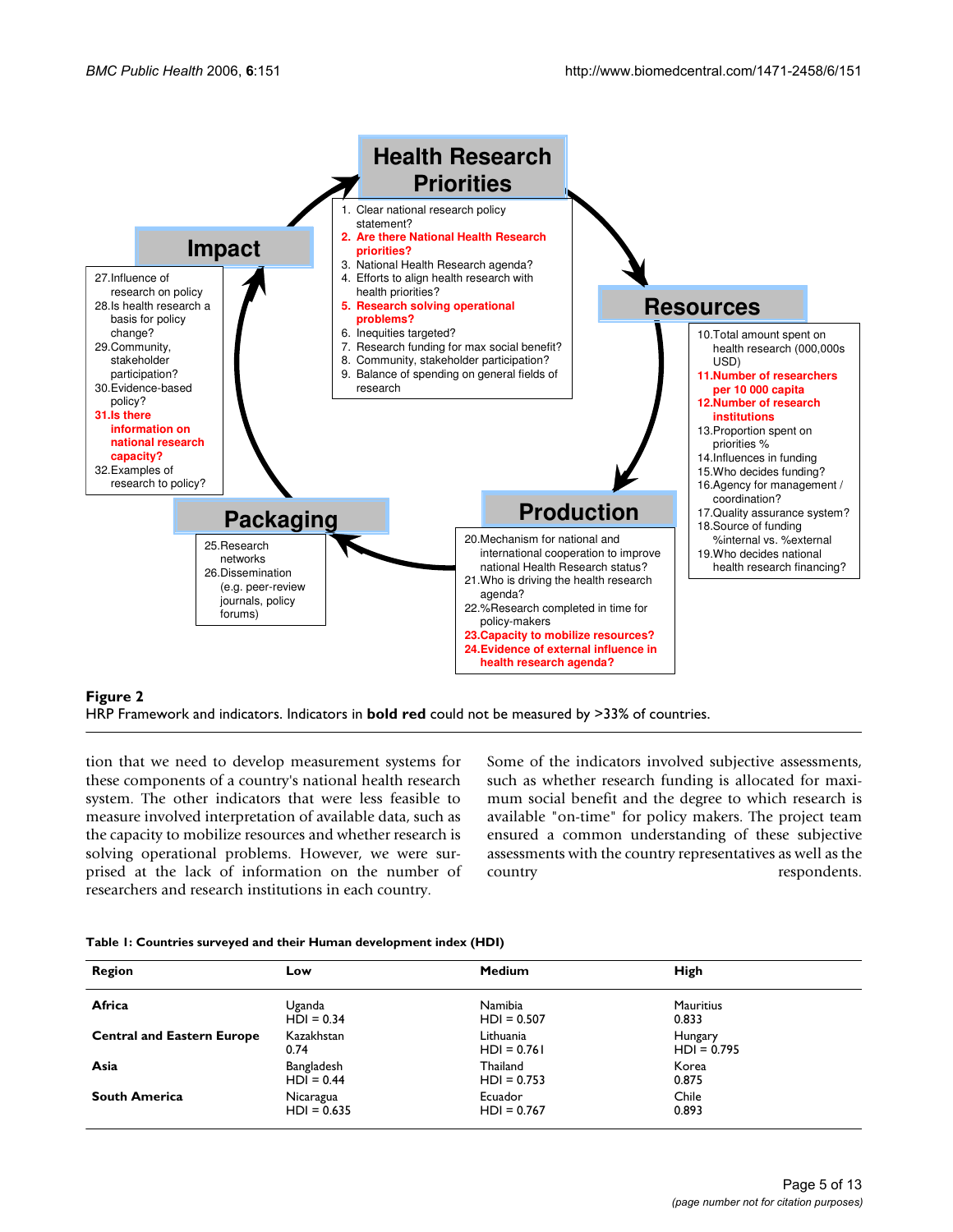### **Results**

### *Health research priorities (Table 2)*

Implicit in setting research priorities is the analysis of knowledge needs and knowledge available for health decisions and actions. Six out of 12 countries reported having both a national health research agenda of some kind and efforts to align research with priorities. Three countries reported research agendas showed alignment with wider health priorities. Two countries had neither a research agenda nor alignment (Chile, Korea), and one country reported a research agenda but no alignment (Kazakstan).

In Chile, although there is no clear policy statement, the Ministry of Health established a Commission for Research and Technology whose purpose is to support the Minister in promoting research projects directed toward high priority health issues. This effort is convening a working roundtable of representatives from the Faculties of Medicine who will consider the basis of an ENHR policy. A first step in this direction is represented by the establishment of a small fund of US\$1.5 million addressed specifically to research on national health priorities. The fund is managed both by the Ministry of Health and the National Council of Science and Technology. Similarly, in Lithuania, while there is no list of national health research priorities, there is a clearly stated policy on the "National Concept of Health" and the Ministry of Health has prioritized four areas for its Research Support Fund. In another case with no explicit priorities, Nicaragua, a review of 59 projects showed an important link between research and national health priorities as judged externally, likely due to a concordance between interests of funding agencies and the reality of a country in the lower level of human development.

Where national priorities or agenda were identified, strategies included the implementation of the ENHR strategy (Uganda, Namibia), other national government policy statements (Lithuania), a government task force (Ecuador) and ministry of health efforts (Hungary).

Some barriers to implementation included changes in government (Ecuador), lack of support from the prime minister's office or government for ministry of health efforts (Hungary). In some countries, researchers and research institutes can access funds for health research which does not meet the national priorities (eg Thailand).

### *Targeting inequities*

Half of the respondents indicated specific research programs to address inequities in access to services and health status across the socioeconomic factors of gender, urbanrural differences and income (**Indicators 6 & 7**). Three countries described no research addressing inequities or social benefit (Korea, Kazakhstan, and Ecuador).

In three countries, there was significant research on inequities (Chile, Mauritius, Namibia, Nicaragua). In Chile, the Chilean Equity Gauge, led by Jeanette Vega, defined national equity objectives [14]. In Mauritius, the national health sector reform considered health equity in developing the Health Insurance System which provided health care for every Mauritian, irrespective of ability to pay. Mauritius also has conducted studies of health status inequities. In Namibia, the District Health Survey (DHS), documented accessibility of adequate housing, water, sanitation, specific health services, including facilities as well as inequities in health status relative to socio-economic conditions, literacy and age. The Namibia DHS now includes a wealth index which stratifies respondents into quintiles to enable further important analysis on inequity. In Nicaragua, the driving force in inequity research was external funding related to gender issues.

In other countries, equity research was insufficient, according to country collaborators. For example, in Hungary, the Ministry of Health has conducted some studies of geographical access to health services. In Thailand, the research addressing the issues of inequity has been nonsystematic and cannot keep pace with the trend in globalization. There is, however, capacity and data available to measure the gap across socioeconomic indicators for some indicators of health status and access. In Uganda, adoption of ENHR and research debates of key stakeholders raised awareness about accessibility issues that are enshrined in a new health services policy plan aimed to deliver health to the rural poor. However, research on inequities was considered insufficient.

Barriers to inequity research described by country respondents included the lack of measurement and monitoring data to assess the gap between socioeconomic groups (Bangladesh, Ecuador), small research studies with little ability to impact policy (Korea), little research on social determinants of health (Namibia) and little real national political commitment (despite verbal commitment) (Lithuania).

#### *Balance of spending on general fields of health research*

In six countries, the majority of research was bio-medical and clinical from 80% in Hungary to 46% in Thailand **(Indicator 9)**. Systems research was the next highest ranked field of research in five of seven cases, most notably in Namibia where it received 98% of funding. Only Nicaragua reported significant research on public health (51% of funds), followed by biomedical (27%) and systems research (22%).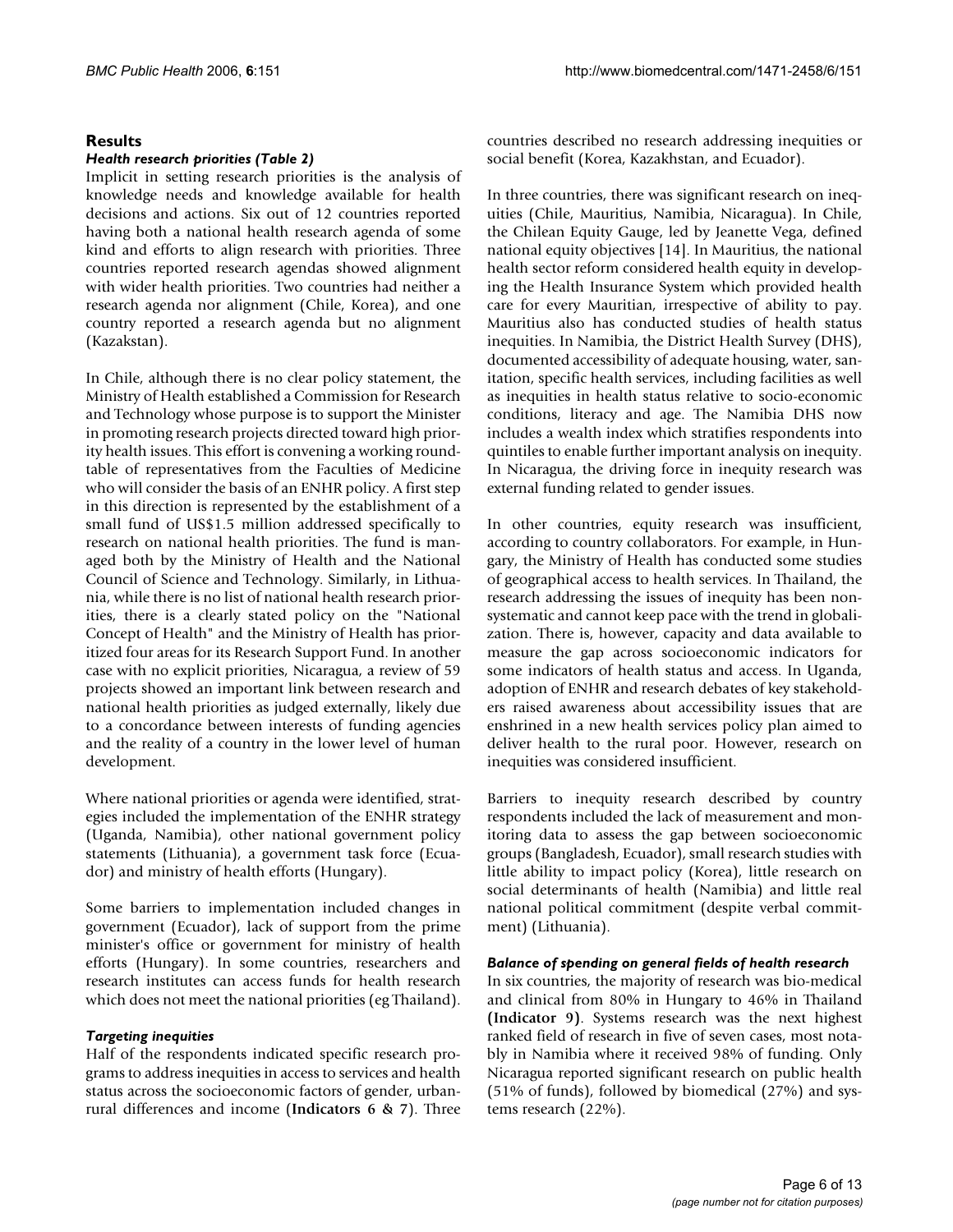#### **Table 2: Health Research Priorities**

| <b>Function Elements &amp; Related indicators</b>           | Asia           |                                     |                                              | <b>CEE</b>                |                                                       |                 | Africa        |                |                           | <b>Latin America</b> |                  |                         |
|-------------------------------------------------------------|----------------|-------------------------------------|----------------------------------------------|---------------------------|-------------------------------------------------------|-----------------|---------------|----------------|---------------------------|----------------------|------------------|-------------------------|
|                                                             | Korea          | Thai                                | <b>B'desh</b>                                | Hung                      | Lithu.                                                | Kazak.          | Mauri.        | Namib          | Uganda                    | Chile                | Ecuad            | Nicar.                  |
| I. Clear national research policy statement?                | N              |                                     | N                                            | N                         |                                                       | N               | N             |                |                           | N                    |                  | N/A                     |
| 2. Are there National Health Research priorities?           | N/A            |                                     | $\checkmark$                                 | $\ddot{}$                 | N                                                     | N/A             | N/A           | N/A            | N/A                       | N                    | N/A              | N/A                     |
| 3. National Health Research agenda?                         | N/A            |                                     |                                              |                           |                                                       |                 |               | $\checkmark$   | N                         | N                    | N                | N                       |
| 4. Efforts to align health research with health priorities? | N              |                                     | $\checkmark$                                 |                           |                                                       | N               |               |                | $\checkmark$              | N                    |                  |                         |
| 5. Research solving operational problems?                   | N              | N/A                                 | N/A                                          | N                         |                                                       | N               | N/A           | N/A            | N/A                       | N/A                  | N/A              | N/A                     |
| 6. Inequities targeted?                                     | N/A            |                                     | $\check{ }$                                  |                           |                                                       | N               |               | $\checkmark$   | N                         |                      | N.               | N                       |
| 7. Research funding for maximum social benefit?             | N              | $\checkmark$                        | $\checkmark$                                 |                           | $\checkmark$                                          | N               | N             | $\checkmark$   | $\checkmark$              | N                    | N                | N                       |
| 8. Community, stakeholder participation?                    | N/A            | N                                   |                                              | N                         | N                                                     | N               |               |                | N/A                       |                      | N                | N.                      |
| 9. Balance of spending on general fields of research.       | N/A Beh<br>28% | <b>Bio 46%</b><br>Sys 20%<br>Beh 2% | <b>Bio 13%</b><br>$Sys$ 14%<br><b>Beh 3%</b> | Sys 17%<br><b>Bio 80%</b> | <b>Bio 75%</b><br>Sys <sub>5%</sub><br><b>Beh 20%</b> | Bio<br>majority | N/A Beh<br>2% | Sys 98%<br>N/A | Beh 14%<br><b>Bio 85%</b> | Sys I% Bio<br>30%    | $Sys$ 13%<br>N/A | Public<br>Health<br>51% |

CEE: Central and Eastern Europe; Thai: Thailand, B'desh: Bangladesh, Hung: Hungary, Lithu: Lithuania, Kazak: Kazakhstan, Mauri: Mauritius, Namib: Namibia, Ecuad: Ecuador, Nicar: Nicaragua, Beh: behavioural; Bio: biomedical; Sys: Health systems, Rs: Researchers, PMs: prime minister, ENHR: Essential national health research

#### *Resources (Table 3)*

Four countries (Mauritius, Namibia, Uganda and Nicaragua) were unable to report the amount of health research financing or the number of researchers or research institutes **(Indicators 10, 11, 12 and 13).**

The most common problem was that there did not seem to be any centralized data collection, and a high degree of fragmentation in the research system so data was available for some research projects, but not the country as a whole. In some cases, this was related to issues of institutional secrecy. In other cases, high degrees of external funding made national estimates difficult **(Indicator 18).**

For those countries which reported a total amount spent on health research (**Indicator 10**), there was a clear gradient according to HDI, with the highest amount of funding in the highest HDI country of each region. Furthermore, the higher the HDI, the lower the proportion of foreign or international sources of funding ranging from 6% external funding in Hungary, 97% in Namibia and 99% in Uganda (**Indicator 18)**. Furthermore, there is evidence of a high degree of foreign influence on funding decisions in 6 out of 12 countries(Bangladesh, Mauritius, Namibia, Uganda, Ecuador and Nicaragua) (**Indicator 19**). In two high HDI countries (Mauritius and Chile), researchers have a significant role in deciding research funding.

In terms of human resources, **(Indicator 12)** where data were available, following the trend of finances, the proportion of researchers in a country decreased along with a score on the HDI. For example, in the CEE countries, Hungary had 4.2 researchers per 10 000 population, Lithuania had 3.6, and Kazakhstan 2.1.

The count of research institutions was only answered by 6 countries, with the average number of institutes of 15 **(Indicator 13)**. However, this count of institutes can be confused by a count of large institutions that contain identifiable research entities such as a ministry or university versus actual institutes or research sites, some of which may be quite small by comparison.

### *Quality assurance and national coordination*

All countries except Korea, Mauritius and Nicaragua reported some type of coordination system for health research.

Of the nine countries with a quality assurance system, the systems included mandatory rules for publishing in international journals (Chile), a national research council that must approve any research project before it is funded (Korea, Kazakhstan, Mauritius, Thailand, Namibia) and professional peer review (Hungary, Chile, Lithuania, Nicaragua).

### *Production (Table 4)*

We used 4 indicators to assess national production capacity (indicators 14,19,23 and 24 influences in research funding, who decides financing, capacity to mobilize resources and external vs internal source of funding).

The national research agenda was described as driven by researchers (6 countries), foreign aid, the prime minister and ENHR. There were three countries which fund and direct their own agendas (Hungary, Lithuania, Thailand- with some foreign funding). Four countries showed a high degree of foreign/multinational influence (Bangladesh, Namibia, Ecuador and Nicaragua). In two cases, there was a high degree of foreign funding with a domestic capacity to direct the funds (Chile, Mauritius). Three cases did not report enough information to assess both funding and capacity (Uganda, Kazakhstan, Korea).

Whether research was completed on time for policy-makers was answered by only one country (Hungary- 39%).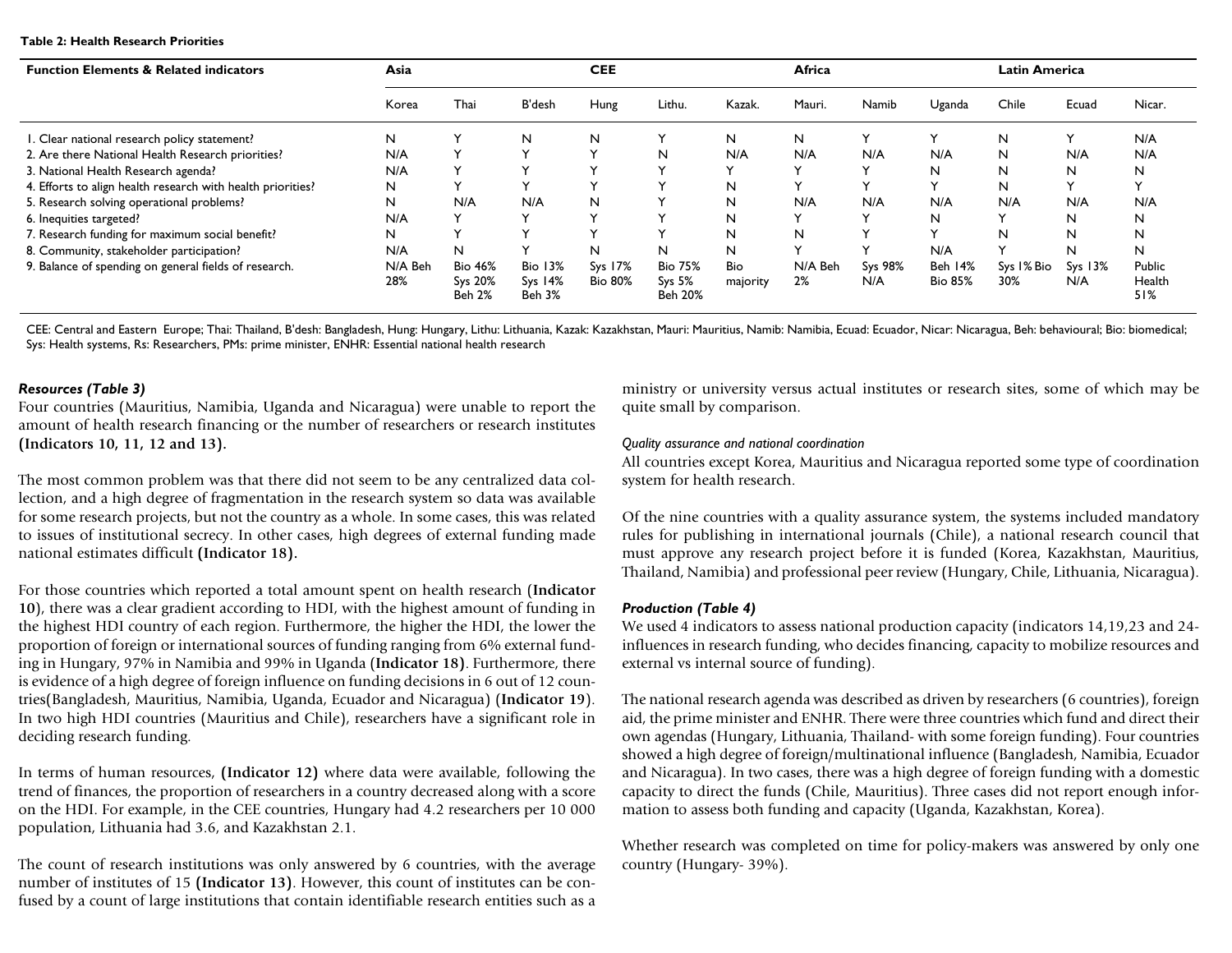#### **Table 3: Resources**

| <b>Function Elements &amp; Related indicators</b>         | Asia       |                                   | <b>CEE</b>                     |                                   |                         | Africa       |                       |                                   | <b>Latin America</b> |                 |              |                 |
|-----------------------------------------------------------|------------|-----------------------------------|--------------------------------|-----------------------------------|-------------------------|--------------|-----------------------|-----------------------------------|----------------------|-----------------|--------------|-----------------|
|                                                           | Korea      | Thai                              | B'desh                         | Hung                              | Lithu.                  | Kazak.       | Mauri.                | Namib                             | Uganda               | Chile           | Ecuad        | Nicar.          |
| 10. Total amount spent on health research (000,000s USD). | 140.3      | 2.3                               | 2.3                            | 24.9                              | 22.5                    | 2.4          | N/A                   | N/A                               | N/A                  | 10.7            | 2.2          | N/A             |
| II. Proportion spent on priorities. %.                    | N/A        | N/A                               | N/A                            | 60%                               | N                       | LOW          | N/A                   | N/A                               | N/A                  | N               | N/A          | N/A             |
| 12. Number of researchers per 10 000 capita               | 4.4        | 1.77                              | 0.042                          | 1.54                              | 3.6                     | 2.1          | N/A                   | N/A                               | N/A                  | N/A             | N/A          | N/A             |
| 13. Number of research institutions                       | N/A        | 28                                | 20                             | 20                                | 8                       | 4            | N/A                   | N/A                               | N/A                  | 4               | N/A          | N/A             |
| 14. Influences in funding.                                | N/A        | N/A                               | <b>FORGN</b>                   | GOV                               | N/A                     | Rs           | <b>FORGN</b>          | <b>FORGN</b>                      | N/A                  | GOV             | <b>FORGN</b> | <b>FORGN</b>    |
| 15. Who decides funding?                                  | GOV        | GOV                               | GOV<br><b>FORGN</b>            | GOV                               | GOV                     | GOV          | Rs                    | <b>FORGN</b>                      | <b>FORGN</b>         | Rs              | <b>FORGN</b> | <b>FORGN</b>    |
| 16. Agency for management/coordination?                   | N/A        |                                   |                                | $\checkmark$                      | $\checkmark$            | $\checkmark$ | N                     | $\check{ }$                       |                      | $\check{ }$     | Y            | N/A             |
| 17. Quality assurance system?                             | Fin-ancing | Fin-ancing N                      |                                | Peer-<br>review                   | Peer-<br>review         | Fin-ancing   | Fin-ancing            | Fin-ancing N                      |                      | Peer-<br>review | N/A          | Peer-<br>review |
| 18. Source of funding %internal vs. % external.           | N/A        | <b>INT 95</b><br>EXT <sub>5</sub> | <b>INT 34</b><br><b>EXT 66</b> | <b>INT 94</b><br>EXT <sub>6</sub> | <b>INT 90</b><br>EXT 10 | N/A          | INT.<br><b>EXT 99</b> | INT <sub>3</sub><br><b>EXT 97</b> | N/A                  | $<$ EXT         | $<$ EXT      | $<$ EXT         |
| 19. Who decides national health research financing?       | GOV        | GOV                               | GOV<br><b>FORGN</b>            | GOV                               | GOV                     | GOV          | Rs                    | <b>FORGN</b>                      | <b>FORGN</b>         | <b>Rs</b>       | <b>FORGN</b> | <b>FORGN</b>    |

CEE: Central and Eastern Europe; Thai: Thailand, B'desh: Bangladesh, Hung: Hungary, Lithu: Lithuania, Kazak: Kazakhstan, Mauri: Mauritius, Namib: Namibia, Ecuador, Nicar: Nicaragua, GOV: Government, FORGN: foreign funding, PLCY: Policy, AGDA: Agenda, INT: Internal funding, EXT: external funding, Rs: researchers

#### **Table 4: Production**

| <b>Function Elements &amp; Related indicators</b>                                                       | Asia                           |                             | <b>CEE</b>                  |                                    |                  | Africa |        |                  | <b>Latin America</b> |           |                |                |
|---------------------------------------------------------------------------------------------------------|--------------------------------|-----------------------------|-----------------------------|------------------------------------|------------------|--------|--------|------------------|----------------------|-----------|----------------|----------------|
|                                                                                                         | Korea                          | Thai                        | B'desh                      | Hung                               | Lithu.           | Kazak. | Mauri. | Namib            | Uganda               | Chile     | Ecuad          | Nicar.         |
| 20. Mechanism for national and international cooperation to improve<br>national Health Research status? | National<br>researcha<br>genda | N/A                         | N/A                         | Funder<br>and<br>Stake-<br>holders | Coop-<br>eration | Policy | N/A    | Coop-<br>eration | N/A                  | N/A       | N/A            | N/A            |
| 21. Who is driving the health research agenda?                                                          | Rs PMs                         | Combo                       | Foreign<br>Aid              | Rs                                 | Rs               | Rs     | Rs     | Combo            | <b>ENHR</b>          | <b>Rs</b> | Foreign<br>aid | Foreign<br>aid |
| 22. %Research completed in time for policy-makers.                                                      | N/A                            | N/A                         | N/A                         | 39%                                | N/A              | N/A    | N/A    | N/A              | N/A                  | N/A       | N/A            | N/A            |
| 23. Capacity to mobilize resources?                                                                     | N/A                            | <b>HIGH</b><br><b>FORGN</b> | <b>HIGH</b><br><b>FORGN</b> | LOW                                | LOW              | N/A    | N/A    | N/A              | N/A                  | N/A       | N/A            | N/A            |
| 24. Evidence of external influence in health research agenda?                                           | N/A                            | N/A                         |                             | N/A                                | N/A              | N/A    | N/A    |                  | N/A                  | Y         |                | $\checkmark$   |

CEE: Central and Eastern Europe; Thai: Thailand, B'desh: Bangladesh, Hung: Hungary, Lithu: Lithuania, Kazak: Kazakhstan, Mauri: Mauritius, Namib: Namibia, Ecuad: Ecuador, Nicar: Nicaragua, FORGN: foreign funding, Rs: Researchers, ENHR: Essential National Health Research, Combo: combination, PMs: prime ministers

Barriers in production capacity cited by respondents included fragmentation of research (e.g. Bangladesh, Hungary, Lithuania, Mauritius), pharmaceutical research unrelated to country priorities (Chile), researcher-driven agendas leading to duplication (Ecuador, Hungary), small projects (e.g. in Thailand, 65% of projects were small) and a low social status and poor promise of career track for researchers (reported by 7 out of 12 countries).

In Namibia, there is a healthy discourse and competitive engagement around the determination of the research agenda, which includes players such as policy makers, MOHSS

program managers, researchers, donors and civil society which contributes to greater focus on reducing gaps in knowledge. In other countries, emerging efforts to reduce fragmentation are the emergence of an overall National Research and Development body to reduce duplication and fragmentation in Chile and the increasing involvement of civil society in demanding equity-oriented research in Korea.

In Thailand, there is an effort to address issues of fragmentation of the research system by improving governance of the health research system. Good governance includes mobilization of financial resource according to priorities, strengthening capacities for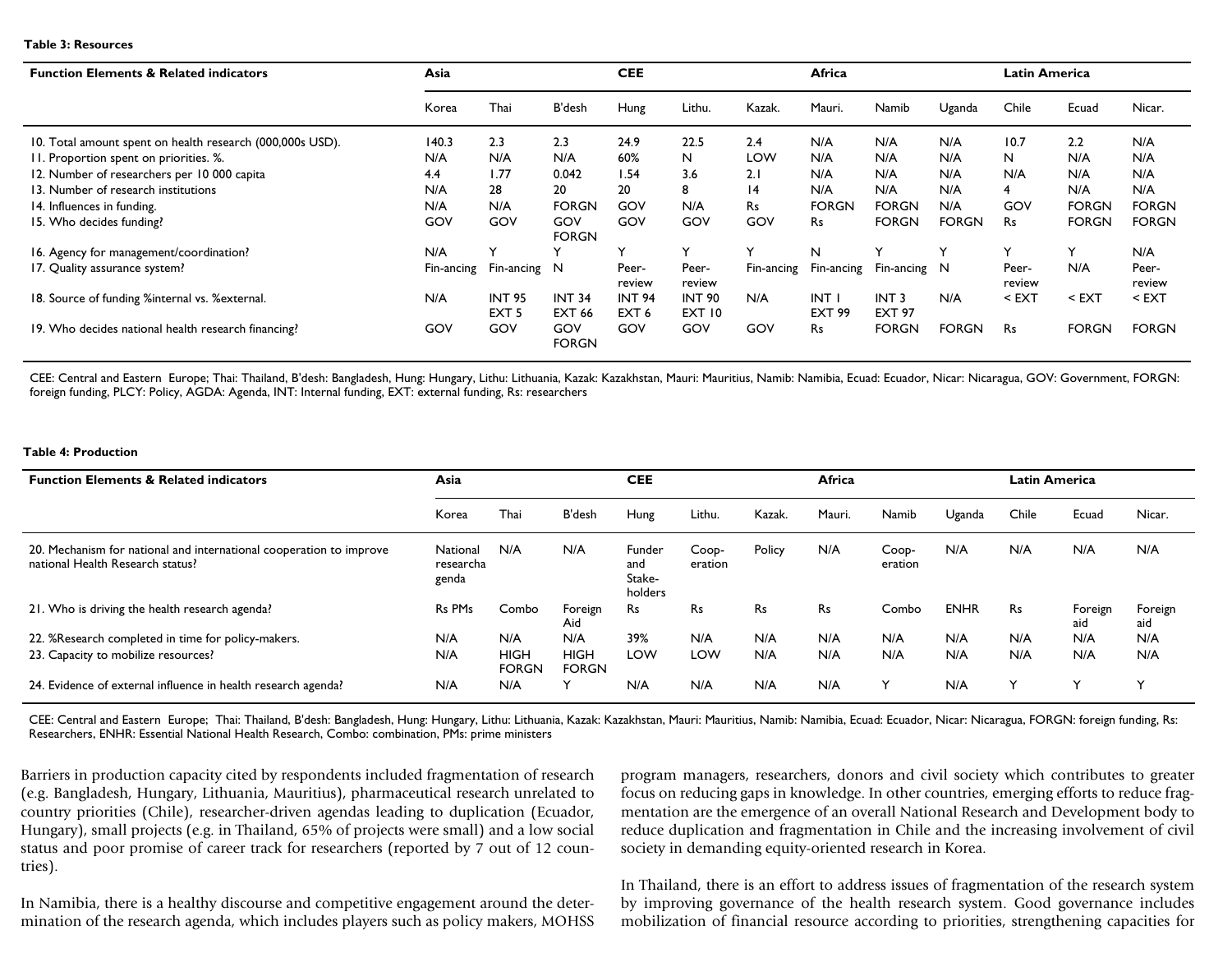research, research management, good quality research products and the appropriate use of knowledge for debates by the various target groups (citizens, NGOs, governments) in their approach to conflict resolution.

### *Packaging (Table 5)*

Most countries (9 out of 12) answered affirmative to having some form of dissemination, either using research networks or peer-reviewed publications **(Indicators 25 & 26)**.

Countries reported varying abilities to describe the number of peer-reviewed publications. For example, Nicaragua reported that >90% of research projects are published, Thailand reported 38% of work published whereas in Ecuador, a review of 30 projects revealed that only 3 (10%) were published in peer-reviewed journals. We found a trend in number of publications by country, according to the HDI, using an electronic search in Medline in 1999 (Table 6). This trend did not apply to Africa, likely due to the strong research infrastructure at Makerere University in Uganda which had close ties with the University College of London in the UK. Furthermore, the higher HDI countries chosen in Africa are small (Mauritius 1.2 million and Namibia 2 million in 2005).

In Namibia, research results are increasingly presented at formal fora, which in itself introduces a measure of peer review, and strengthens networking, cross-fertilization and quality enhancement.

Barriers to dissemination described by respondents were research that is not completed (e.g. 55% of research projects in Thailand were not completed) and low quality research (Mauritius).

Dissemination to non-scientific audiences was described by Thailand and Mauritius. Thailand produces videos for the general public as well as policy-maker briefs for some projects [15,16]. In Mauritius, research is packaged for dissemination to the public through the media and workshops.

### *Impact (Table 7)*

Eleven of the twelve countries in the study offered examples of research whose result has influenced policy **(Indicators 27, 28, & 32).** However, seven of these countries qualified the influence on policy as rare or limited. Most countries were able to give specific examples of projects which had influenced policy. Nicaragua reviewed 59 projects, and determined that 22 of these projects could be linked to decision-making at a policy level. In Thailand, projects on infectious disease had not only influenced policy, but had also sustained core funding to continue their work. One country reported that the impact of research on policy was worse for poor people and disadvantaged areas (Korea).

Mechanisms for influencing policy included national fora (Thailand) and government commissioned research (Chile, Hungary). In Thailand, a health forum allowed stakeholders in the policy and social process to revitalize health systems, re-strategize research and service institutions, build in accountability for actions, and harness allocative efficiency **(Indicator 29)**. In Chile, the ministry of health commissioned research on malnutrition which led to changes in food supplementation policies. In Hungary, health care system research has a direct mutual link to political decision making, through the Health Development Research Institute. Results are used as preparatory material for decision making.

Some barriers to influencing policy include frequent changes in government (Ecuador), a communication problem between researchers and decision-makers (Hungary), small studies that do not generalize to the whole country (Mauritius) and the difficulty to strike an appropriate balance between fulfilling the curiosity of the supply of health research (researchers and research establishment) and the demand of health systems to promote equity.

### **Discussion**

This study developed a common conceptual framework to collect data on national health research systems, using a

**Function Elements & Related indicators Asia CEE Africa Latin America** Korea Thai B'desh Hung Lithu. Kazak. Mauri. Namib Uganda Chile Ecuad Nicar. 25. Research networks N/A Y Y Y Y Y N Y Y Y Y N/A 26. Dissemination (e.g. peerreview journals, policy forums) N/A Y Y Y Y Y N N/A N Y Y Y

CEE: Central and Eastern Europe; Thai: Thailand, B'desh: Bangladesh, Hung: Hungary, Lithu: Lithuania, Kazak: Kazakhstan, Mauri: Mauritius, Namib: Namibia, Ecuad: Ecuador, Nicar: Nicaragua

### **Table 5: Packaging**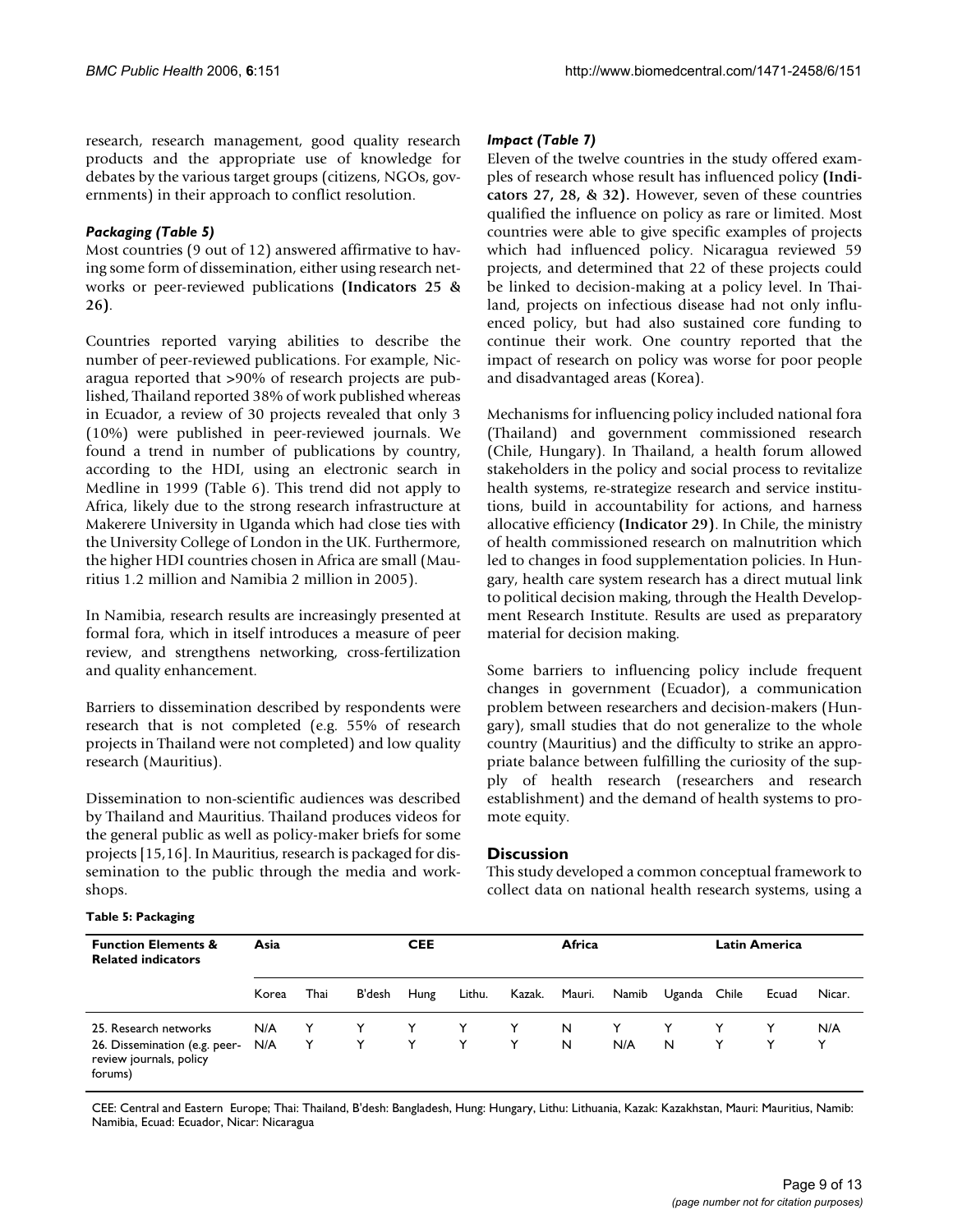| Region                            | Low HDI       | Middle HDI   | High HDI    |  |
|-----------------------------------|---------------|--------------|-------------|--|
| Africa                            | Uganda 69     | Namibia 2    | Mauritius 2 |  |
| <b>Central and Eastern Europe</b> | Kazakhstan 0  | Lithuania 66 | Hungary 950 |  |
| Asia                              | Bangladesh 85 | Thailand 735 | Korea 2882  |  |
| <b>South America</b>              | Nicaragua 3   | Ecuador 23   | Chile 542   |  |

LMIC: low or middle income country, HDI: human development index

combined quantitative and qualitative approach that used existing data from countries, supplemented by interpretation by key informants from within the health research systems in countries. We then pilot-tested this framework in 12 low and middle income countries. Our findings of consistent trends across HDI in the different regions for a range of indicators provide the basis for construct validity that our framework can be used to generate hypotheses and design future studies to address weaknesses of using existing datasets.

In our conceptual framework, unmet health needs and societal values, including equity, are the foundation of the health research system. This framework and the indicators selected argue that a social and political process of all stakeholders is required to effectively address health problems, while maintaining the underlying values of society. We propose that this framework may be used to activate the political process and social process to make the health research system more responsive to the needs of the health system particularly regarding its underlying value (e.g. equity as the underlying value – which might not be true for all countries).

Weakness of data from developing countries is a limitation of this framework which draws on existing datasets, which we addressed by drawing on the knowledge of key informants experienced in the country health research systems to interpret the data. This study selected only 12 countries which limits the external generalizability of the study.

A strength of our framework is that both the framework and indicators were developed with the full participation of our colleagues in decision-making and execution of activities in the selected regions and countries. Partnership with our colleagues also involved mentoring and capacity building throughout the project inception, development, execution and dissemination.

The World Report on Knowledge for Better Health is developing and testing a set of 43 indicators for the strength of health research systems based on their four part framework of stewardship, financing, resources and producing and using research [17]. The HRP framework includes several comparable indicators, but has a greater focus on measuring the impact and packaging of health research on health policy and population health outcomes. Furthermore, our framework and approach uses both academics and government officials to collect and interpret data from countries. Comparison of results of our framework and the WHO framework may also lead to generation of hypotheses regarding how to measure these indicators and their relevance for priority-setting at the national level.

| Table 7: Impact |  |  |
|-----------------|--|--|
|-----------------|--|--|

| <b>Function Elements &amp; Related</b><br>indicators       | Asia  |      |        | Africa<br><b>CEE</b> |        |   |     |                     |              | <b>Latin America</b> |       |        |
|------------------------------------------------------------|-------|------|--------|----------------------|--------|---|-----|---------------------|--------------|----------------------|-------|--------|
|                                                            | Korea | Thai | B'desh | Hung                 | Lithu. |   |     | Kazak. Mauri. Namib | Uganda Chile |                      | Ecuad | Nicar. |
| 27. Influence of research on policy.                       | N/A   |      |        |                      | Y      | Y | N/A | N                   |              | Y                    | N     | N      |
| 28. Is health research a basis for policy<br>change?       | Y     | Y    | Y      | N                    | Y      | N | N   | Y                   | N            | N                    | N     | Y      |
| 29. Community, stakeholder participation?                  | N/A   | N    | Y      | N                    | N      | N |     | Y                   | N/A          | Y                    | N     | N      |
| 30. Evidence-based policy?                                 | N/A   | Y    | Y      | Y                    | Y      | N | N/A |                     | N            | Y                    | N     | N      |
| 31. Is there information on national research<br>capacity? | Y     | Y    | Y      | Y                    | Y      | Y | N/A | N/A                 | N/A          | N/A                  | N/A   | N/A    |
| 32. Examples of research to policy?                        | N/A   | Y    | Y      | Y                    | Y      | Y | N/A | N                   | Y            | Y                    | N     | N      |

CEE: Central and Eastern Europe; Thai: Thailand, B'desh: Bangladesh, Hung: Hungary, Lithu: Lithuania, Kazak: Kazakhstan, Mauri: Mauritius, Namib: Namibia, Ecuad: Ecuador, Nicar: Nicaragua,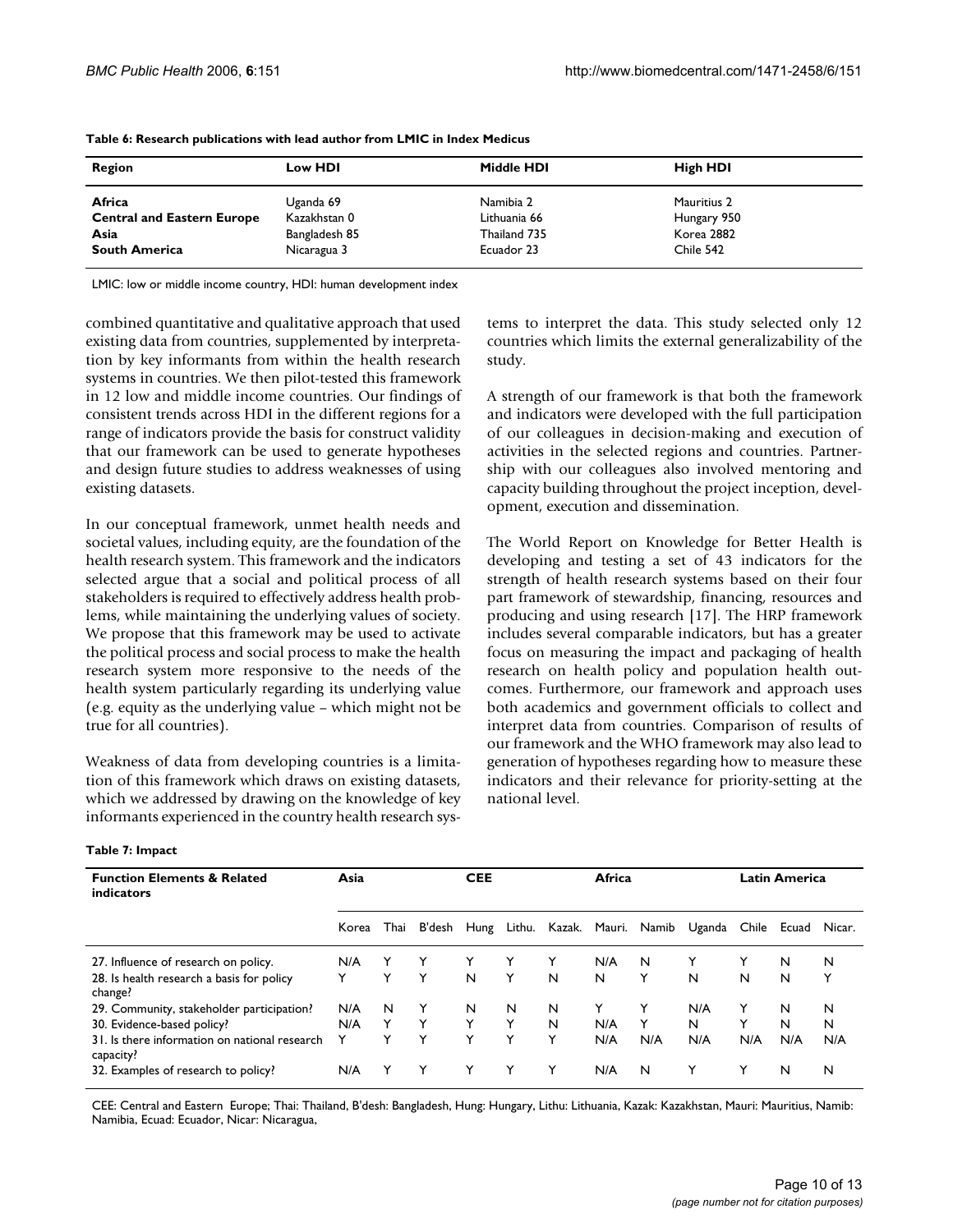We identified five research issues based on the results of this project: equity, knowledge management, research priorities, funds and funding, and evaluation.

### *Equity*

The need to clarify the extent of health inequities in health research systems amongst countries is clearly of concern, since only 7 out of 12 countries stated that inequities were targeted as part of health research priorities (Table 2). Furthermore, those countries with the lowest HDI, tended to score the lowest, indicating a between country inequity in the ability of national health research to address local health problems and needs.

We need research on whether health reform efforts being explored in most countries will result in improved health equity. For example, improvement in average indicators such as childhood mortality has been shown to obscure stagnant or worsening gaps between income quintiles [6].

### *Knowledge management*

Knowledge management refers to the packaging and implementation of research results so that the research results are available and used to make decisions about health policies and programs. Our results show that research is packaged for scientific publications and research networks. However, the extent to which knowledge is packaged for other audiences is unclear from our data. Furthermore, problems of low quality and ability to complete research limit the ability to disseminate knowledge.

We need to evaluate mechanisms to increase knowledge management and knowledge translation and their impact on health equity. For example, what is the impact on population health and health equity of national research fora described in Thailand and Africa that engage diverse stakeholders including intended beneficiaries, authorities with formal power, private sectors and civil society [18,19] How should these mechanisms consider cultural and societal values? For example, members of the International Clinical Epidemiology Network (INCLEN) recently found that physicians are more likely to adopt practices if research has been carried out locally [20].

### *Research priorities*

Research priorities can be used to review resources, knowledge production, knowledge packaging, and measurements of impact to determine whether health research needs have been met. Only 3 out of 12 countries reported national health research priorities, and several countries were not able to answer indicators related to whether health research is meeting needs and whether health research is having an impact. Since 1999, various pragmatic approaches for priority setting have been developed including the Combined Approach Matrix (CAM), which advocates for a transparent, iterative, equity-oriented, multidisciplinary approach involving all relevant stakeholders [21]. Our findings indicate that research is needed on how to facilitate priority setting at the national level in low and middle income countries.

### *Funds and funding mechanisms*

The Commission on Macroeconomics and Health concluded that increased investment in health research by both countries and donors is needed to realize gains in social and economic well-being that are essential to meet the Millennium Development Goals. We found a large degree of foreign external funding, as well as external influence on the health research agenda of many countries.

To more effectively strengthen knowledge systems, we propose that a stable source of funds is required from national governments. Since 2000, there has been considerable progress towards meeting the 1990 Commission goal of 2% of health budgets towards research in low and middle income countries. However, only two countries (Brazil and Cuba) were close to 2%, and in all countries, health spending represents only a small fraction of the GDP of the country.

Research is needed to assess whether external investments in research and capacity strengthening are in line with national priorities and needs. Furthermore, research is needed on successful transitions from dependence on external funding to greater within-country funding and sustainability.

### *Impact and evaluation*

We found poor ability to measure the impact of research on population health and health equity. We identified some barriers to influencing policy including frequent changes in government, communication problems between researchers and decision-makers, small studies that do not generalize to the whole country and the difficulty to strike an appropriate balance between fulfilling the curiosity of researchers and the demand of health systems to promote equity.

More consistent and systematic evaluation is required to assess the impact of national health research systems on population health and health equity. The Health Metrics Network launched in 2004 by the World Health Organization may contribute to improved availability of longitudinal data on equity in health [22]. For example, are regional health research and development fora, such as the Africa Forum [23] and the Asia Health Research Forum [24] that are based on inclusiveness, country-focus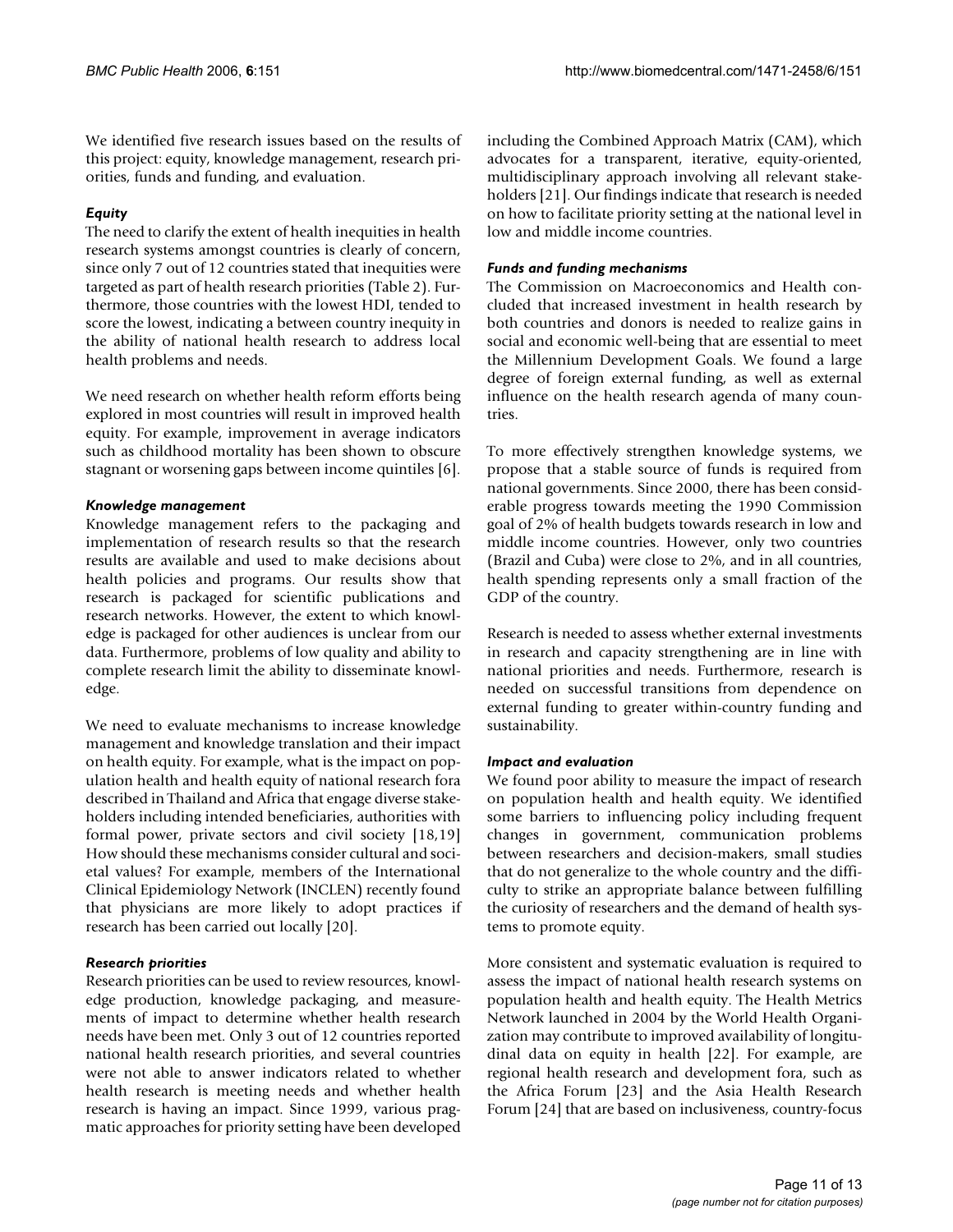and ownership, succeeding in improving equity in development through research in health?

### **Conclusion**

It is evident that the efforts of COHRED and other agencies have succeeded in bringing research on the national health development agendas, for example, by the Mexico Ministerial Statement on health research. However, countries in the lower HDI group are still a long way from being able to translate the research agenda into operational programmes. In particular, nearly all the countries do not have clear national research priorities; and there is limited use of research to solve operational problems, address country priorities (particularly equity issues) or influence policy.

In countries with a higher HDI, there was evidence of greater capacity (human resources, research institutions, publications, financial resources) but no greater link to equity-focused research, alignment of research with health priorities or use of research for policy-making. Although we conducted no formal statistical tests for trend, the consistent trend across HDI provides evidence of construct validity for the common framework. Hence, the results provide the basis for generating hypotheses about the relationship between human development indicators and national health research investment.

Our data indicates that the research agendas in some countries may still be driven by institutions created by COHRED. Without a strong institutional framework and a clear national budget support line, it will be difficult to operationalise the well articulated concepts from the 1990 Commission, and the impact of research will not be easy to define.

There is clearly an indication that research may not yet be fully integrated in the operations of health programmes. This integration of health programmes and research is something countries should strive to do, and to avoid the "project mentality" on matters of research.

Another area of concern is that the capacity for research (human, research institutions, total funding, etc) is very low in nearly all the countries. This obviously has a direct linkage with the production level, which is also low. It is therefore not surprising that there is no link between research done and ability to solve operational problems.

We found that while there is indeed research on health determinants such as socioeconomic status, education and gender and its relationship to health and well being, research on the impact of those determinants on issues such as access to the health care system was very limited. We need to reflect on the fact that equity issues were consistently under-represented in setting research priorities, conducting research projects and ability to influence policy decisions.

In conclusion, we recommend that all countries (and external agencies) should invest more in building a certain minimum level of capacity for research in the countries so we can reap the benefit of the recommendations of the 1990 Commission on Health Research. We need to evaluate the impact of new and ongoing initiatives to bridge the "Know-Do" gap between research and action and improve the translation of research into improved health and health equity [25]. These knowledge translation activities are essential for the achievement of the Millennium Development Goals.

### **Competing interests**

The author(s) declare that they have no competing interests.

### **Authors' contributions**

PT, YN, CS and JHR conceived the idea for this study and participated in the design and coordination. PM, FM, DO, CS led regional teams. PC and VR coordinated the collection of data and synthesis of results and helped draft the manuscript. All authors read and approved the final manuscript.

### **Acknowledgements**

This project was funded by the Council for Health Research for Development (COHRED). This project could not have been completed without the leadership from the country coordinators:

Namibia : Dr. Norbert Forster; Uganda : Dr. Patrick Okello; Mauritius: Mr. Raj Mohanbeer; Bangladesh: Dr. Abbas Bhuiya; Korea: Dr. Sunmean Kim; Indonesia: Dr. Agus Suwandono; Hungary: Dr Tamas Koos; Lithuania: Dr Vilius Grabauskas; Kazakhstan: Dr Akain Akanoy; Dr. Jorge Arriagada; Ecuador: Dr. Maria Cristina Merino; Nicaragua: Dr. Roberto Lopez. Peter Tugwell is supported by the Canada Research Chair in Health Equity. Vivian Robinson is supported by a Canadian Institutes of Health Research doctoral fellowship.

### **References**

- Pang T, Sadana R, Hanney S: [Knowledge for better health: a con](http://www.ncbi.nlm.nih.gov/entrez/query.fcgi?cmd=Retrieve&db=PubMed&dopt=Abstract&list_uids=14758408)**[ceptual framework and foundation for health research sys](http://www.ncbi.nlm.nih.gov/entrez/query.fcgi?cmd=Retrieve&db=PubMed&dopt=Abstract&list_uids=14758408)[tems.](http://www.ncbi.nlm.nih.gov/entrez/query.fcgi?cmd=Retrieve&db=PubMed&dopt=Abstract&list_uids=14758408)** *Bull World Health Organ* 2003, **81:**815-820.
- 2. Report from the Ministerial Summit on Health Research: **Identify challenges, inform actions, correct inequities.** *Mexico City, World Health Organization and Government of Mexico* 2005 [\[http://](http://www.who.int/rpc/summit/agenda/en/mexico_statement_on_health_research.pdf) [www.who.int/rpc/summit/agenda/en/](http://www.who.int/rpc/summit/agenda/en/mexico_statement_on_health_research.pdf)
- [mexico\\_statement\\_on\\_health\\_research.pdf\]](http://www.who.int/rpc/summit/agenda/en/mexico_statement_on_health_research.pdf). Accessed Jan 5, 2006
- 3. Commission on Health Research for Development: **Health Research.** In *Essential link to equity in development* Cambridge, MA: Oxford University Press; 1990.
- 4. Whitehead M: *The concepts and principles of equity and health* 1985 [[http://www.who.dk/Document/PAE/conceptsrpd414.pdf\]](http://www.who.dk/Document/PAE/conceptsrpd414.pdf). Geneva, World Health Organization Accessed Jan 5, 2006
- 5. Braveman P: **[Health Disparities And Health Equity: Concepts](http://www.ncbi.nlm.nih.gov/entrez/query.fcgi?cmd=Retrieve&db=PubMed&dopt=Abstract&list_uids=16533114) [and Measurement.](http://www.ncbi.nlm.nih.gov/entrez/query.fcgi?cmd=Retrieve&db=PubMed&dopt=Abstract&list_uids=16533114)** *Annu Rev Public Health* 2006, **27:**167-94.
- 6. Moser KA, Leon DA, Gwatkin DR: **[How does progress towards](http://www.ncbi.nlm.nih.gov/entrez/query.fcgi?cmd=Retrieve&db=PubMed&dopt=Abstract&list_uids=16284209) [the child mortality millennium development goal affect ine](http://www.ncbi.nlm.nih.gov/entrez/query.fcgi?cmd=Retrieve&db=PubMed&dopt=Abstract&list_uids=16284209)[qualities between the poorest and least poor? Analysis of](http://www.ncbi.nlm.nih.gov/entrez/query.fcgi?cmd=Retrieve&db=PubMed&dopt=Abstract&list_uids=16284209)**